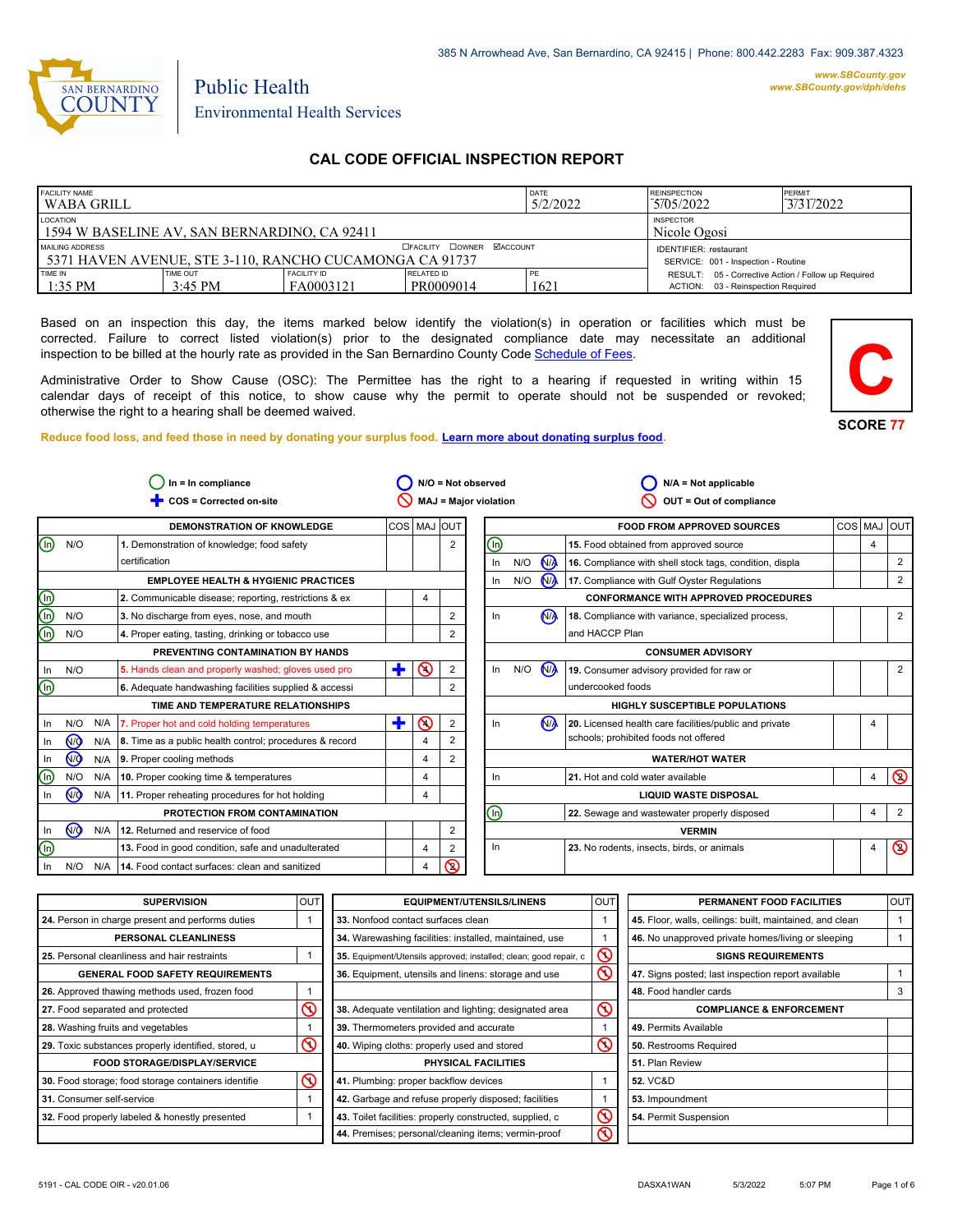

**CAL CODE OFFICIAL INSPECTION REPORT**

| FACILITY NAME<br>WABA GRILL |                                                                                |                                                                                                                                                                                                                                                                                        | DATE<br>5/2/2022                 |              |            |
|-----------------------------|--------------------------------------------------------------------------------|----------------------------------------------------------------------------------------------------------------------------------------------------------------------------------------------------------------------------------------------------------------------------------------|----------------------------------|--------------|------------|
| LOCATION                    | 1594 W BASELINE AV, SAN BERNARDINO, CA 92411                                   |                                                                                                                                                                                                                                                                                        | <b>INSPECTOR</b><br>Nicole Ogosi |              |            |
|                             |                                                                                | 5. HANDS CLEAN AND PROPERLY WASHED; GLOVES USED PROPERLY                                                                                                                                                                                                                               |                                  | <b>MAJOR</b> | $\sqrt{N}$ |
| <b>POINTS</b><br>Д          | Compliance date not specified<br>Complied on 5/2/2022<br>Violation Reference - | Inspector Comments: Observed two (2) food worker begin to don a pair of gloves without washing their<br>hands first prior to food preparation.                                                                                                                                         |                                  |              |            |
|                             |                                                                                | Ensure that food workers adequately wash their hands prior to donning gloves.<br>Corrected on site. The food worker washed their hands prior to donning a new pair of gloves.                                                                                                          |                                  |              |            |
|                             |                                                                                | Violation Description: Employees are required to wash their hands: before beginning work; before handling food / equipment / utensils; as often as<br>uring food prepared in remains to contamination; when switching from working with raw to ready to eat foods, after touching hody |                                  |              |            |

ary, during food preparation, to remove soil and contamination; when switching from working with raw to ready to eat foods, after touching body parts; after using toilet room; or any time when contamination may occur. Gloves shall be worn if an employee has cuts, wounds, fake nails, nail polish, and/or rashes. Gloves are to be used for no more than one task. Employees are not to wrap or package leftover food using bare hands or unclean utensils. Hand sanitizers may be used after proper hand washing. Employees handling food must have fingernails that are trimmed, cleanable, and smooth. (113952, 113953.3, 113953.4, 113961, 113968, 113973 (b-f))

**More Information: <https://youtu.be/NznA3hgIcss>**

#### **7. PROPER HOT AND COLD HOLDING TEMPERATURES** ê**! MAJOR** ê**!**

**Compliance date not specified Complied on 5/2/2022 Violation Reference - HSC - 113996, 113998, 114037 POINTS**

**4**

**2**

**Inspector Comments:** 1)Observed a three part warmer with carrots measuring approximately 128 degrees F holding at improper hot holding temperatures. Employee noted that these had been placed in the warmer about an hour prior to inspection.

2)Observed chicken located inside the hot holding unit located adjacent to the grill to measure approximately -120 degrees F

- -126 degrees F
- -105 degrees F

All potentially hazardous foods shall be hot held at 135F minimum at all times.

Corrected on site. All items were reheated and product tempted at 135F prior to the end of inspection.

**Violation Description:** Potentially hazardous foods shall be held at or below 41F or at or above 135F. (113996, 113998, 114037, 114343(a))

**More Information: <https://youtu.be/RI6w5DtEs7w>**

### **14. FOOD CONTACT SURFACES: CLEAN AND SANITIZED**

**Compliance date not specified Not In Compliance Violation Reference - HSC - 113984(e), 114097, 114099 POINTS**

**Inspector Comments:** Observed calcium like build up located on the interior panel of the ice machine. Note: calcium like debris not in direct contact with the ice.

Ensure all food contact surfaces are maintained in a clean and sanitary condition

**Violation Description:** All food contact surfaces of utensils and equipment shall be clean and sanitized. (113984(e), 114097, 114099.1, 114099.4, 114099.6, 114101 (b-d), 114105, 114109, 114111, 114113, 114115 (a, b, d), 114117, 114125(b), 114135, 114141)

**More Information: <https://youtu.be/Gz6zPqZtv2s>**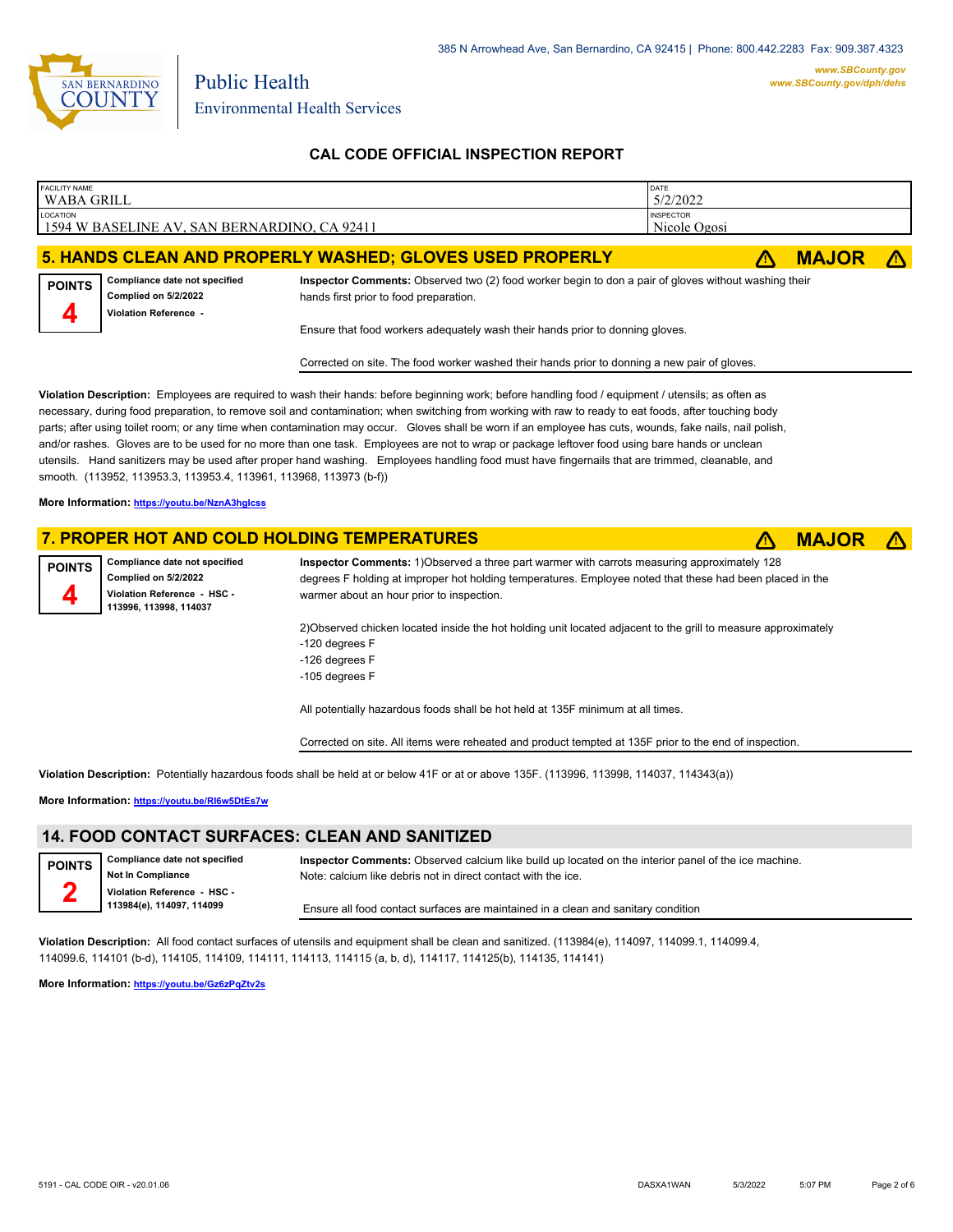

Environmental Health Services

Public Health

### **CAL CODE OFFICIAL INSPECTION REPORT**

| <b>FACILITY NAME</b>                                                       | <b>IDATE</b>                     |
|----------------------------------------------------------------------------|----------------------------------|
| <b>WABA GRILL</b>                                                          | 5/2/2022                         |
| LOCATION<br>1594 W BASELINE<br><b>BERNARDINO.</b><br>CA 92411<br>ΑV<br>SAN | <b>INSPECTOR</b><br>Nicole Ogosi |

## **21. HOT AND COLD WATER AVAILABLE**

| <b>POINTS</b> | Compliance date not specified |
|---------------|-------------------------------|
|               | Not In Compliance             |
|               | Violation Reference - HSC -   |
|               | 113953(c), 114099.2(b)        |

**Inspector Comments:** Observed 3-compartment sink maximum water temperature to reach approximately 116 degrees F.

Ensure an adequate, protected, pressurized, potable supply of hot water and cold water be provided. Hot water shall be supplied at a minimum temperature of at least 120°F measured from the faucet.

**Violation Description:** An adequate, protected, pressurized, potable supply of hot water and cold water shall be provided at all times. (113953(c), 114099.2(b) 114101(a), 114189, 114192, 114192.1, 114195)

#### **23. NO RODENTS, INSECTS, BIRDS, OR ANIMALS**

| <b>POINTS</b> | Compliance date not specified<br><b>Not In Compliance</b> | Inspector Comments: Observed two dead (2) adult German cockroaches located on floor of the dry<br>storage area Upon a thorough inspection of the facility, no active infestation was observed. |
|---------------|-----------------------------------------------------------|------------------------------------------------------------------------------------------------------------------------------------------------------------------------------------------------|
|               | Violation Reference - HSC -<br>114259.1, 114259.4, 11425  | Clean and sanitize all affected areas and maintain the facility free from vermin. Eliminate vermin from facility.                                                                              |
|               |                                                           | A follow up inspection will be conducted to verify compliance. Failure to comply will result in result in a                                                                                    |

charged inspection at an hourly rate of minimum \$245.

**Violation Description:** Food facility shall be kept free of vermin: rodents (rats, mice), cockroaches, flies. (114259.1, 114259.4, 114259.5) Live animals are not allowed in a food facility unless, food employees with service animals may handle or care for their service animal if they wash their hands as required or persons who are licensed pursuant to Chapter 11.5 of Division 3 of the Business and Professions Code. (114259.4, 114259.5)

**More Information: [https://youtu.be/1yuxW\\_p9Bxs](https://youtu.be/1yuxW_p9Bxs)**

#### **27. FOOD SEPARATED AND PROTECTED**

specified

**Compliance date not specified Not In Compliance Violation Reference - HSC - 113984 (a, b, c, d, f) POINTS 1**

**Inspector Comments:** Observed covered container of raw shrimp stored above sealed container of raw cabbage located in cold-holding unit located adjacent to the grill. Note: No contamination of food was observed at time of inspection.

All food shall be separated and protected from contamination. Ensure all food is stored, prepared, displayed, or held so that it is protected from contamination

**Violation Description:** All food shall be separated and protected from contamination. (113984 (a, b, c, d, f), 113986, 114060, 114067(a, d, e, j), 114069(a, b), 114077, 114089.1 (c), 114143 (c)) All food shall be stored, prepared, displayed or held so that it is protected from contamination.

### **29. TOXIC SUBSTANCES PROPERLY IDENTIFIED, STORED, USED**

| <b>POINTS</b> | Compliance date not specific |
|---------------|------------------------------|
|               | Not In Compliance            |
|               | Violation Reference - HSC -  |
|               | 114254, 114254.1             |

**Inspector Comments:** Observed one (1) unlabeled spray bottle stored on the shelf underneath the cash register. Upon questioning, an employee stated the liquid was glass cleaner.

Provide a label to all containers used to store chemicals that have been removed from its original container.

**Violation Description:** All poisonous substances, detergents, bleaches, and cleaning compounds shall be stored separate from food, utensils, packing material and food-contact surfaces. (114254, 114254.1, 114254.2) An insecticide, rodenticide, or other pesticide must be used in accordance with the manufacturer's instructions.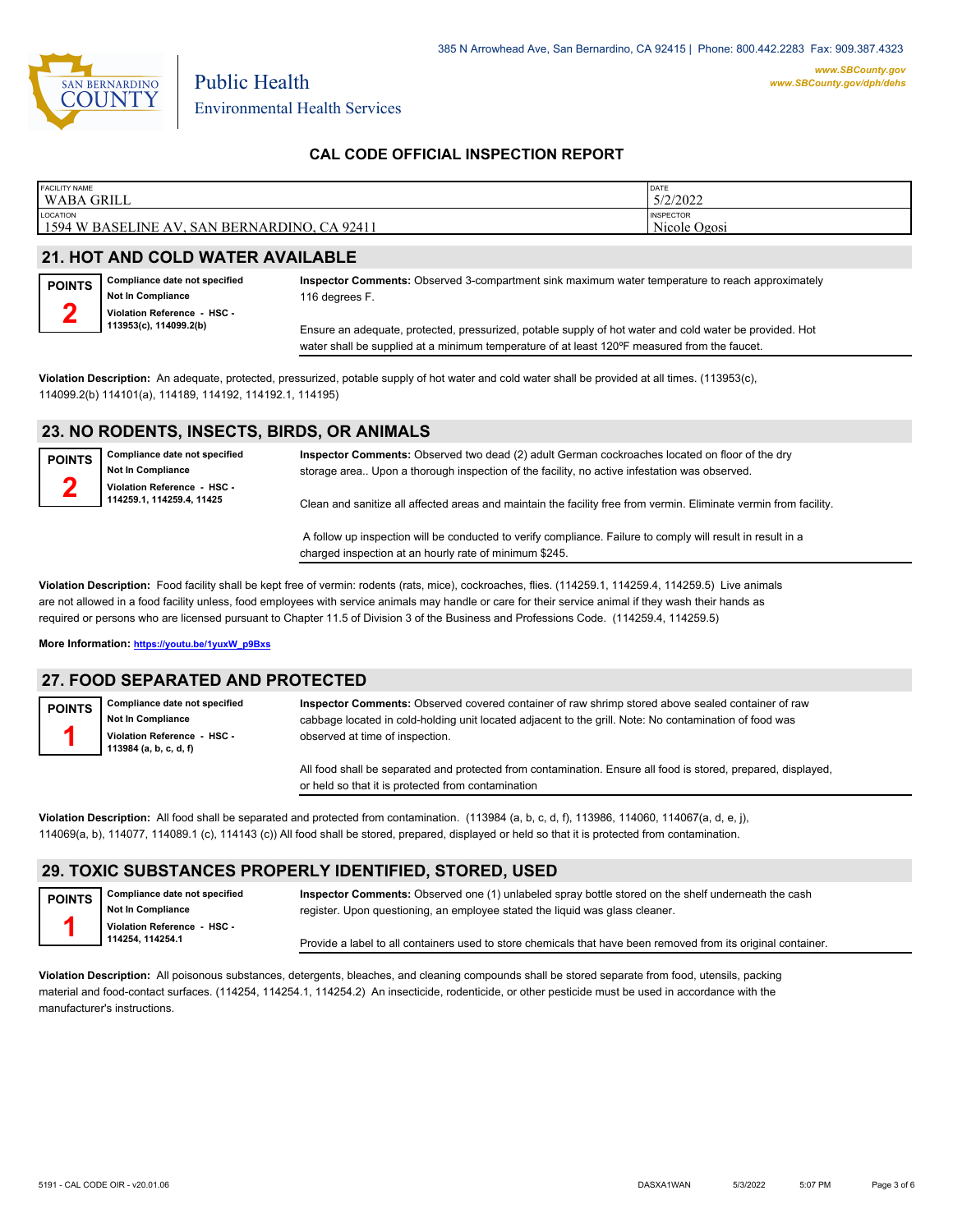

*www.SBCounty.gov [www.SBCounty.gov/dph/dehs](http://www.sbcounty.gov/dph/ehsportal)*

### **CAL CODE OFFICIAL INSPECTION REPORT**

| <b>FACILITY NAME</b><br>WABA GRILL                          | DATE<br>5/2/2022                 |
|-------------------------------------------------------------|----------------------------------|
| LOCATION<br>1594 W BASELINE AV.<br>SAN BERNARDINO, CA 92411 | <b>INSPECTOR</b><br>Nicole Ogosi |
|                                                             |                                  |

## **30. FOOD STORAGE; FOOD STORAGE CONTAINERS IDENTIFIED**

**Compliance date not specified Not In Compliance POINTS 1**

**Violation Reference - HSC - 114047, 114049, 114051**

**Inspector Comments:** Observed an unlabeled spray bottle of oil located at the cook line. The manager stated the common name of this item upon questioning.

Ensure that food or ingredients removed from original packages are identified with the common name of the food, if not easily identifiable.

**Violation Description:** Food shall be stored in approved containers and labeled as to contents. Food shall be stored at least 6" above the floor on approved shelving in an approved location to prevent possible contamination. (114047, 114049, 114051, 114053, 114055, 114067(h), 14069 (b))

**More Information: [https://youtu.be/km4FCy\\_IQ44](https://youtu.be/km4FCy_IQ44)**

#### **35. EQUIPMENT/UTENSILS - APPROVED; INSTALLED; CLEAN; GOOD REPAIR, CAPACITY**

**POINTS 1**

**Compliance date not specified Not In Compliance Violation Reference - HSC - 114130, 114130.1, 114130**

Ensure all equipment is fully operative and in good repair.

**Inspector Comments:** Observed the shelf located at the cash registers to be in disrepair.

**Violation Description:** All utensils and equipment shall be fully operative and in good repair. (114175). All utensils and equipment shall be approved, installed properly, and meet applicable standards. (114130, 114130.1, 114130.2, 114130.3, 114130.4, 114130.5, 114132, 114133, 114137, 114139, 114153, 114155, 114163, 114165, 114167, 114169, 114177, 114180, 114182)

### **36. EQUIPMENT, UTENSILS AND LINENS: STORAGE AND USE**

**Compliance date not specified Not In Compliance Violation Reference - HSC - 114074, 114081, 114119 POINTS 1**

**Inspector Comments:** Observed a rice paddle next to three rice warmers sitting in room temperature water at 80F at the time of inspection.

Discontinue this practice. After each use, store soiled utensils in cold running water, add ice at 41F or hot water at 135F to prevent food accumulation that can lead to bacteria growth-or clean after each use.

Employees informed on this day. Ice added to water.

**Violation Description:** All clean and soiled linen shall be properly stored; non-food items shall be stored and displayed separate from food and food-contact surfaces. (114185.3 - 114185.4)Utensils and equipment shall be handled and stored so as to be protected from contamination. (114074 - 114075, 114081, 114119, 114121, 114161, 114178, 114179, 114083, 114185, 114185.2, 114185.5) Pressurized cylinders must be securely fastened to a rigid structure. (114172)

#### **38. ADEQUATE VENTILATION AND LIGHTING; DESIGNATED AREA**

**Compliance date not specified Not In Compliance Violation Reference - HSC - 114149, 114149.1 POINTS 1 Inspector Comments:** Observed a gap between the grease filters in the ventilation hood located at the cooking line. The gap was observed to be approximately one half inch. Ensure proper fitting filters in the ventilation hood to allow for proper grease ventilation.

**Violation Description:** Exhaust hoods shall be provided to remove toxic gases, heat, grease, vapors and smoke and be approved by the local building department. Canopy-type hoods shall extend 6" beyond all cooking equipment. All areas shall have sufficient ventilation to facilitate proper food storage. Toilet rooms shall be vented to the outside air by a screened openable window, an air shaft, or a light-switch activated exhaust fan, consistent with local building codes. (114149, 114149.1) Adequate lighting shall be provided in all areas to facilitate cleaning and inspection. Light fixtures in areas where open food is stored, served, prepared, and where utensils are washed shall be of shatterproof construction or protected with light shields. (114149.2, 114149.3, 114252, 114252.1)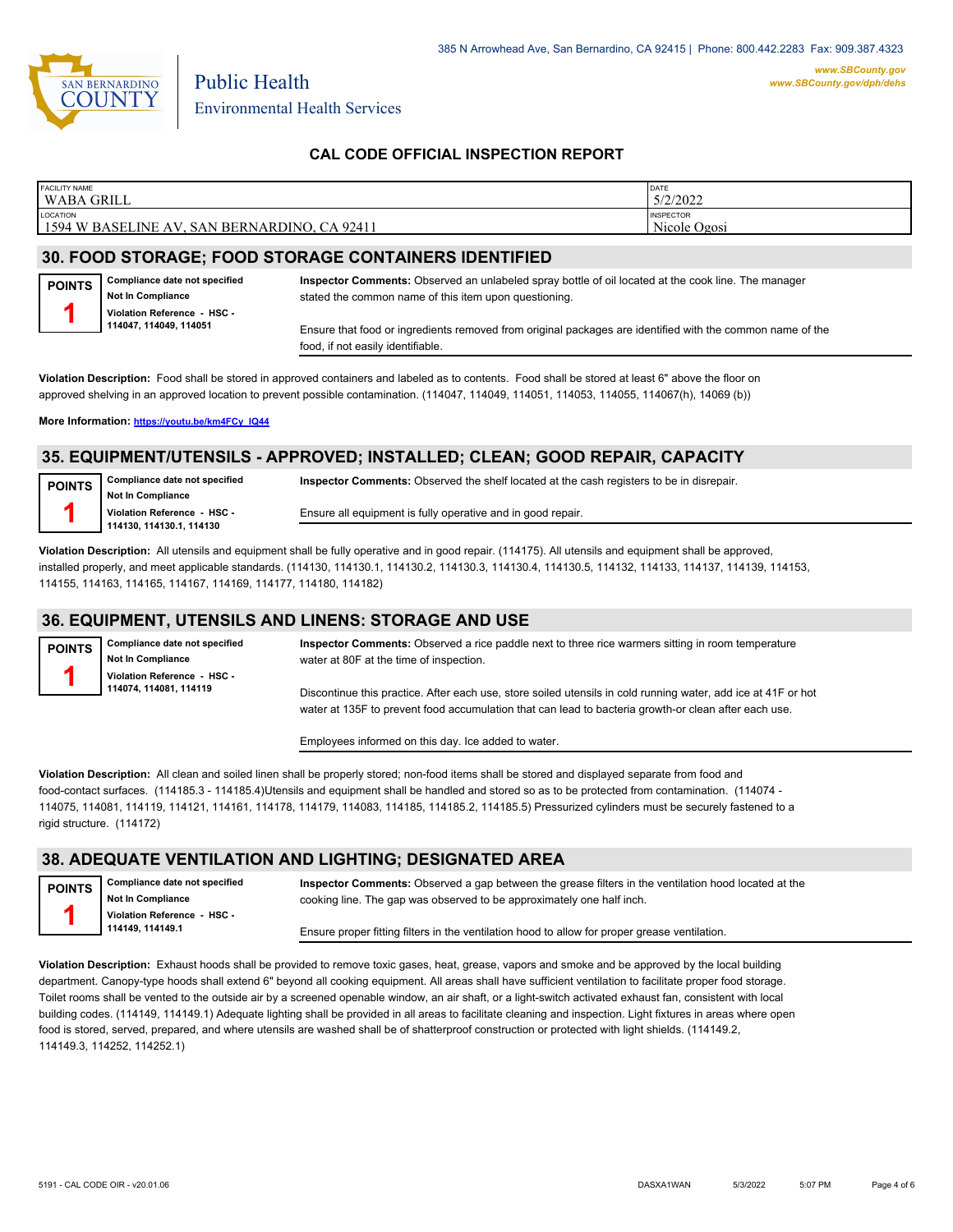

### **CAL CODE OFFICIAL INSPECTION REPORT**

| <b>FACILITY NAME</b>                                                 | DATE                             |
|----------------------------------------------------------------------|----------------------------------|
| <b>WABA GRILL</b>                                                    | 5/2/2022                         |
| LOCATION<br>CA 92411<br>1594 W BASELINE<br>. SAN BERNARDINO. C<br>AV | <b>INSPECTOR</b><br>Nicole Ogosi |

#### **40. WIPING CLOTHS: PROPERLY USED AND STORED**

Public Health

**Compliance date not specified Not In Compliance Violation Reference - HSC - 114135, 114185.1 POINTS 1 Inspector Comments:** Observed a wet wiping towel stored on counter located at the cook line. Ensure all wet wiping towels are stored completely submerged in appropriate sanitizing solution.

**Violation Description:** Wiping cloths used to wipe service counters, scales or other surfaces that may come into contact with food shall be used only once unless kept in clean water with sanitizer. (114135, 114185.1, 114185.3 (d-e)) Sponges shall not be used in contact with cleaned and sanitized or in-use food contact surfaces. (114135)

**More Information: <https://youtu.be/QGKUN9MDxjg>**

### **43. TOILET FACILITIES: PROPERLY CONSTRUCTED, SUPPLIED, CLEANED**

| <b>POINTS</b> | Compliance date not specified | Inspector Comments: Observed restroom located in the back of the store to have toilet paper not stored       |
|---------------|-------------------------------|--------------------------------------------------------------------------------------------------------------|
|               | <b>Not In Compliance</b>      | in the permanently installed dispenser at toilet.                                                            |
|               | Violation Reference - HSC -   |                                                                                                              |
|               | 114250.114276                 | Ensure toilet facilities are maintained clean, sanitary and in good repair for use by employees and patrons. |
|               |                               |                                                                                                              |

**Violation Description:** Toilet facilities shall be maintained clean, sanitary and in good repair for use by employees and patrons. Toilet rooms shall be separated by a well-fitting, self-closing door. Toilet tissue shall be provided in a permanently installed dispenser at each toilet. Location of toilet facilities used by patrons shall not be located to pass through food preparation, food storage, or utensil washing areas. (114250, 114250.1, 114276)

### **44. PREMISES; PERSONAL/CLEANING ITEMS; VERMIN-PROOFING**

| <b>POINTS</b> | Compliance date not specified<br>Not In Compliance | Inspector Comments: Observed a cell phone on the preparation table located adjacent to the preparation<br>sink. |
|---------------|----------------------------------------------------|-----------------------------------------------------------------------------------------------------------------|
|               | Violation Reference - HSC -<br>114067 (j), 114123  | Ensure a designated space for employee's personal items are separate from customer food and food                |
|               |                                                    | contact surfaces.                                                                                               |

**Violation Description:** The premises of each food facility shall be kept clean and free of litter and rubbish; all clean and soiled linen shall be properly stored; non-food items shall be stored and displayed separate from food and food-contact surfaces; the facility shall be kept vermin proof. (114067 (j), 114123, 114143 (a) & (b), 114256, 114256.1, 114256.2, 114256.4, 114257, 114257.1, 114259, 114259.2, 114259.3, 114279, 114281, 114282) Food preparation sinks, handwashing sinks and warewashing equipment shall not be used for the cleaning of maintenance tools, the holding of maintenance materials, or the disposal of liquid wastes. (114123) Open-air barbecue and/or outdoor wood burning oven must operate on the same premises, in conjunction with a permanent food facility and not in an area that may pose as a fire hazard. (114143(a) (b)) Janitorial sink or approved curbed cleaning facility (exemption for restricted food service facilities Section 114279 (b)) shall be provided. (114279(a)) First aid supplies must have a legible manufacturer's label and stored in a kit or container that is located to prevent contamination. (114256.4) Insect electrocution devices are not allowed in food or utensil handling areas. (114259.3)

### **IMPORTANT: Risk Based Inspection Frequency**

Food facilities that pose a higher risk level for causing foodborne illness will be subject to an additional inspection, to be billed at the hourly rate as provided in the San Bernardi[no County Code Schedule of Fees](https://codelibrary.amlegal.com/codes/sanbernardino/latest/sanberncty_ca/0-0-0-122474#JD_16.0213B). Facilities that received one or more of the following will be elevated to a high risk tier:

- A score letter of "C" or lower on one of the last two graded inspections.
- A score letter of "B" on two of the last three graded inspections,
- Repeated "four (4) point violation Risk Factor" (critical violation codes 1-23) on the last two inspections, or
- Four (4) or more critical violations (codes 1-23) noted during an inspection, or

#### **Food Establishment Donor Survey**

Will you please take a few moments of your time to co[mplete our Food Establishment Donor Survey?](https://survey123.arcgis.com/share/626bb0fb21674c82832b0c0d557c5e80?field:faid=FA0003121&field:facility_name=WABA%20GRILL¢er=34.12,-117.32&field:phone=) The purpose of this survey is to learn about current food recovery and food waste reduction efforts and struggles throughout San Bernardino County.

The feedback from the survey will help us identify barriers and opportunities, and connect you with nearby charitable feeding organizations so you can donate your surplus fo[od. Once you complete the su](https://arcg.is/WvjGb)rvey, you can view your entry and connect with other donor food establishments and charitable